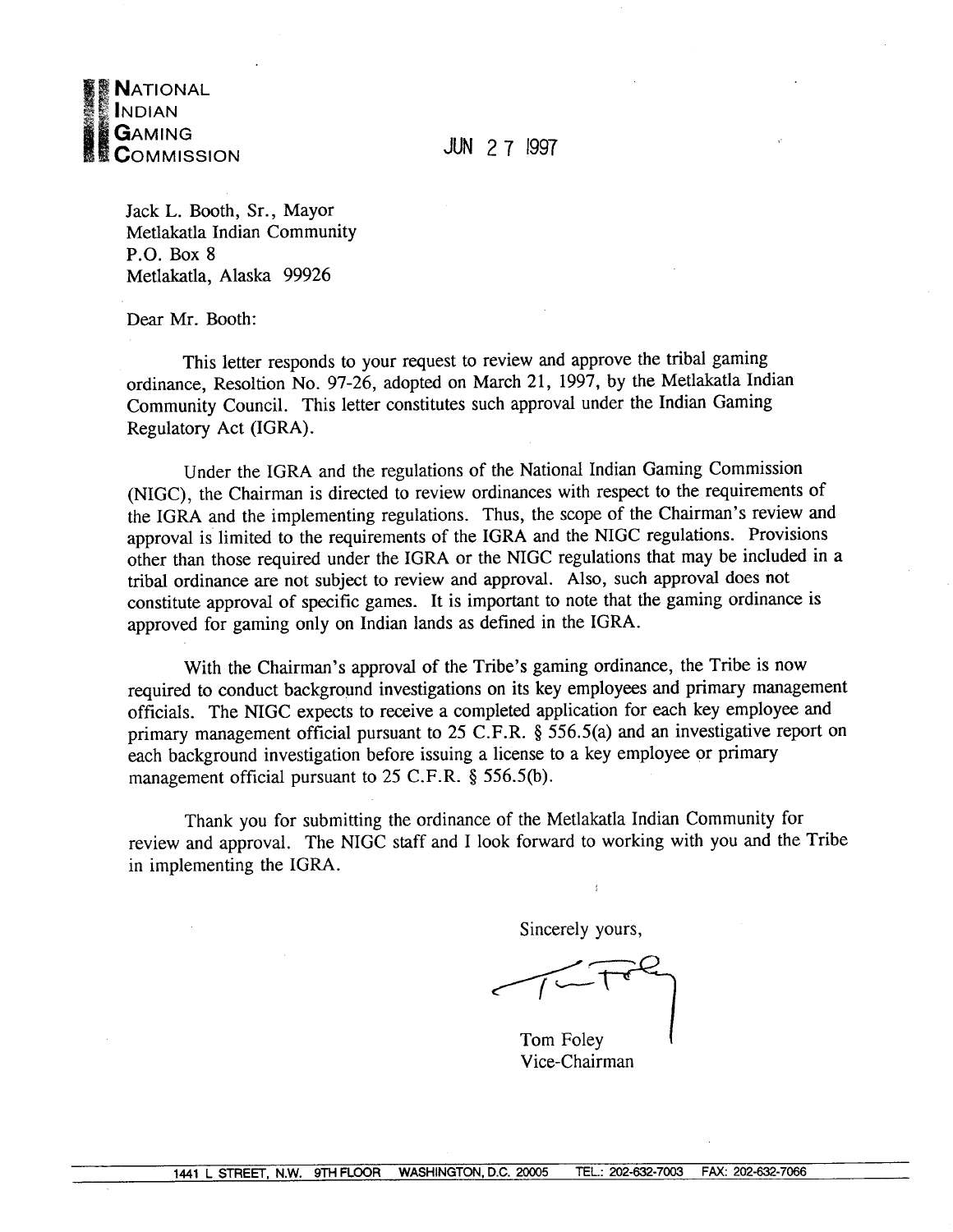### **Resolution No. 9 7-26 ~~ I**

**BY THE dOUNCIL METLAKATLA INDIAN COMMUNITY ANNETTE ISLANDS RESERVE**

**WHEREAS, the Metlakatla Indian Community Council is the governing body of the Metlakatla Indian Community, Annette Islands Reseive, Alaska by the authority of the Constitution and By-laws of the Metlakatla Indian Community as approved on August 23, 1944 by the Secretary the Interior; and,**

**WHEREAS, the Metlakatla Indian Community allows gaming operations on the Reseive subject to the Indian Gaming Regulatory act and regulations by the National Indian Gaming Commission; and,**

**NOW THEREFORE, BE IT RESOL VED, the Council hereby approves the attached REVISED TITLE 4 CIVIL CODE, CHAPTER 4, GAMING ORDINANCE, dated March 2/, 1997; and,**

**BE IT FURTHER RESOL VED, aid ordinance shall replace all previous gaming ordinances approved by the Council and as stated in SECTION 4 4.9 REPEAL; and,**

**BE IT FURTHER RESOL VED, the Tribal Gaming Commission is authorized to submit the ordinance to the National Indian Gaming Commission for their review and approval. mmission is authology**<br> **at Metlakatla, Alaska.**<br> **a** Indian Communi<br> **a** Indian Communi<br> **both. Sr., Mayor** 

**Signed & Dated: This 26th day of March , 1997 at Metlakatla, Alaska.**

**Signed:**

**Met/akatla India ommunity**

*Signed:***<br>** *Metlakatla Ind.***<br>** *Jakk L. Booth.* 

**Sr., Mayor**

**ATTEST.~**'Lauth, *S*edretary

### **CERTIFICATION**

**<sup>I</sup> hereby certify that the foregoing Resolution was duly approved at a meeting of the Council, held on March21, 1997; at which a quorum was p** hereby certify that the foregoing Resolution was duly approved a<br>meeting of the Council, held on <u>March 21</u> , 1997; at which a quorr<br>present by a vote of Z FOR and \_-Q-\_ OPPOSED; the Mayor being<br>authorized to sign said **authorized to sign said Resolution.** Signed:<br>
Signed:<br>
Metlakatla Indian Communit<br>
Metlakatla Indian Communit<br>
Jack L. Booth. Sr., Mayor<br>
Signed Communication<br>
CERTIFICATION<br>
CERTIFICATION<br>
COMARGE CONSIDIATE AND A Signed<br>
Communication.<br>
Signed<br>
Communicatio

**Signed**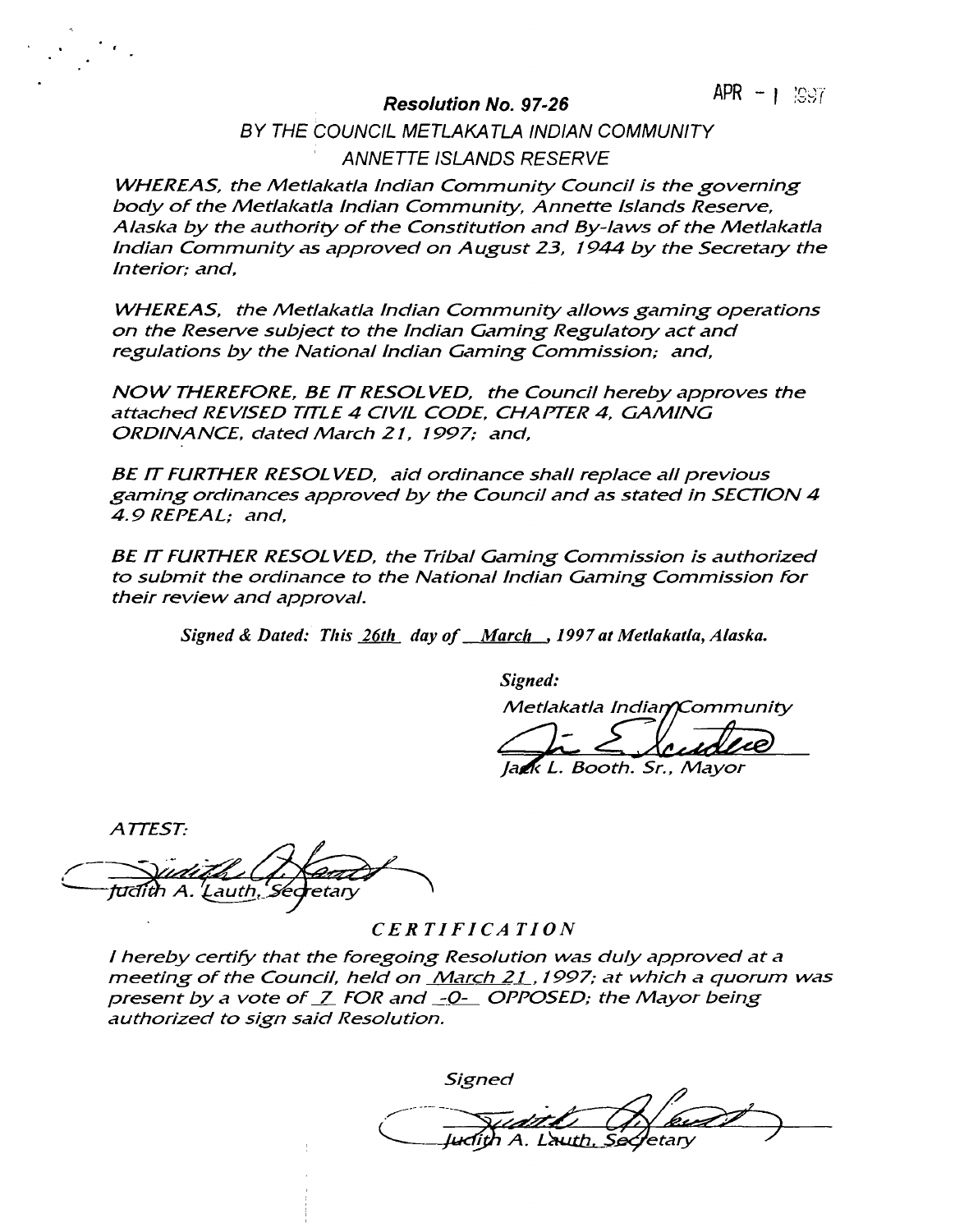### SECTION FOUR 4.1 PURPOSE.

The Council of the Metlakatla Indian Community ("Council"), empowered by the constitution and bylaws of the Metlakatla Indian Community ("Community"), hereby enacts this ordinance to govern in order to set the terms for class II gaming operation on Community lands.

### SECTION FOUR 4.2 GAMING AUTHORIZED.

Class II gaming as defined in the Indian Gaming Regulatory ACT, P.L.  $100-\bar{447}$ , 15 U.S.C. Section 2703(7)(A) ("IGRA") and by the regulations promulgated by the National Indian Gaming Commission at 25 C.F.R. para. 502.3 (as published in the Federal Register at 57 FR  $12382 - 12393$ , April 9, 1992) is hereby authorized.

SECTION FOUR 4.3 OWNERSHIP OF GAMING.

The Community shall have the sole propriety interest in and responsibility tor the conquet of any gaming operation authorized by this ordinance.

## SECTION 4 4.4 USE OF GAMING REVENUES

Net revenues from class II gaming shall be used only A. for the following purposes: to fund Community government operations and programs; provide for the general welfare of the Community and its members; promote Community economic developmentc; and donate to charitable organizations; or help fund operations of local government agencies.

If the Tribe elects to make per capita payments to **B**. Community members, it shall authorize such payments only upon approval of a plan submitted to the Secretary of the Interior under 25 U.S.C. para. 2710(b)(3).

SECTION 4 4.5 AUDIT

The Community snall cause to be conducted annually an A. independent audit of gaming operations and shall submit the resulting audit reports to the National Indian Gaming Commission.

All gaming related contracts that result in the B.  $pur$ chase ot supplies, services, or concession in excess ot. \$25,000.00 annually, except contracts for professional legal and accounting services, shall be specifically included within the scope of the audit that is described in subsection A. above.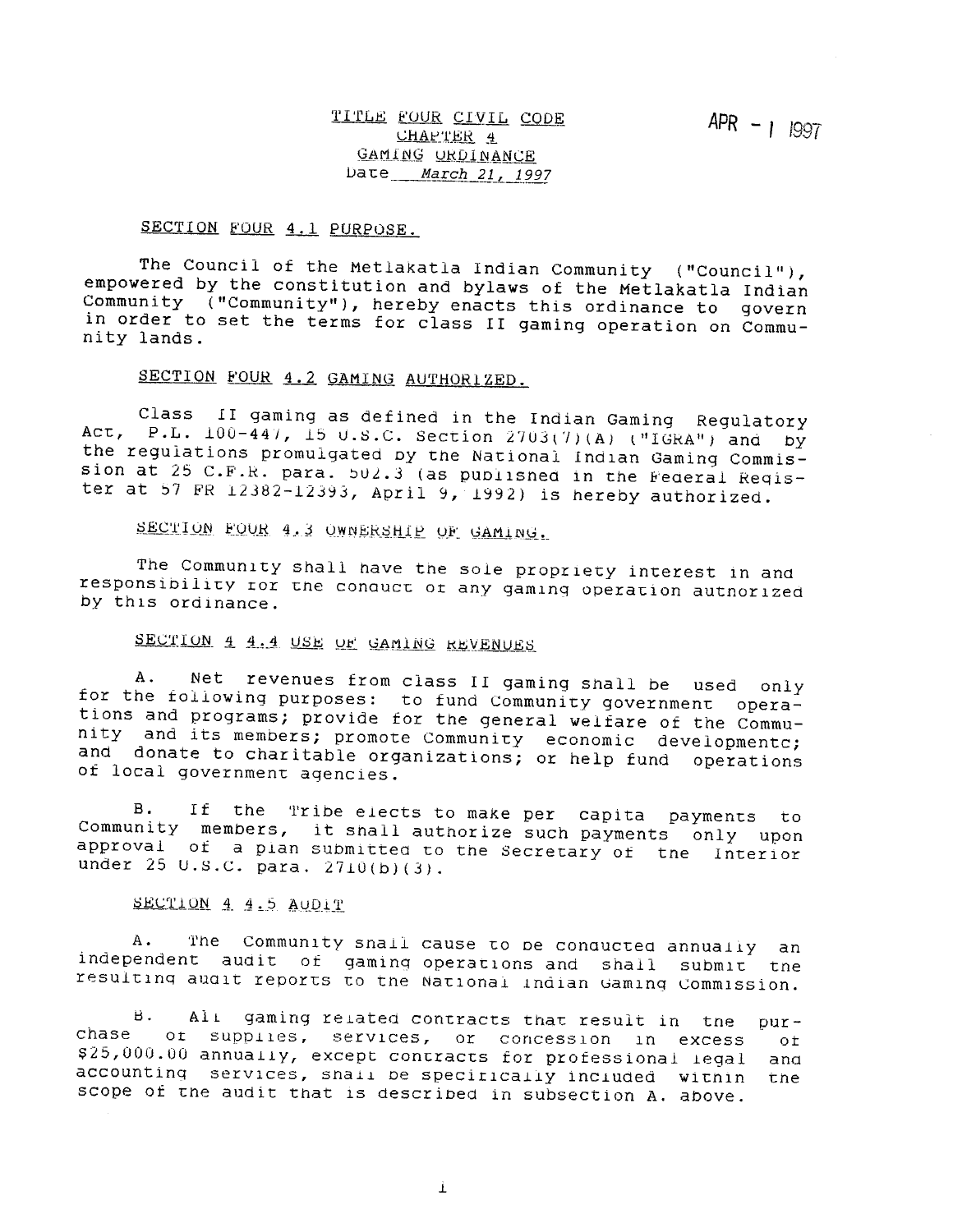### SECTION 4 4.6 PROTECTION OF THE ENVIRONMENT AND PUBLIC HEALTH AND SAFETY

Class II gaming facilities shall be constructed, maintained and operated in a manner that adequately protects the environment and the public health and safety.

SECTION 4 4.7 LICENSES FOR KEY EMPLOYEES AND PRIMARY MANAGE MENT OFFICIALS

The Community shall ensure that the policies and procedures out in this section are implemented with respect to key set employees and primary management officials employed at any class II gaming enterprise operated on Indian lands:

> Α. Definitions

the purposes of this section, the following For definitions apply:

- $1.$ Key employ means
	- A person who performs one or more of the  $(a)$ functions:
		- $(1)$ Bingo Caller;
		- $(2)$ Counting room supervisor:
		- (3) Chief of security;
		- (4) Custodian of gaming supplies or cash;
		- (5) Floor manager;
		- $(6)$  Pit boss;
		- $(7)$  Dealer:
		- $(8)$  Croupier;
		- (9) Approver of credit; or
		- (10) Custodian of qambling devices including persons with access to cash and accounting records within such devices;
	- $(b)$ If not otherwise included, any other person whose total cash compensation is in excess of \$50,000 per year; or
	- $(c)$ If not otherwise included, the four most highly compensated persons in the gaming operation.
- $2.$ Primary management official means
	- $(a)$ The person having management responsibility for a management contract;
	- (b) Any person who has authority: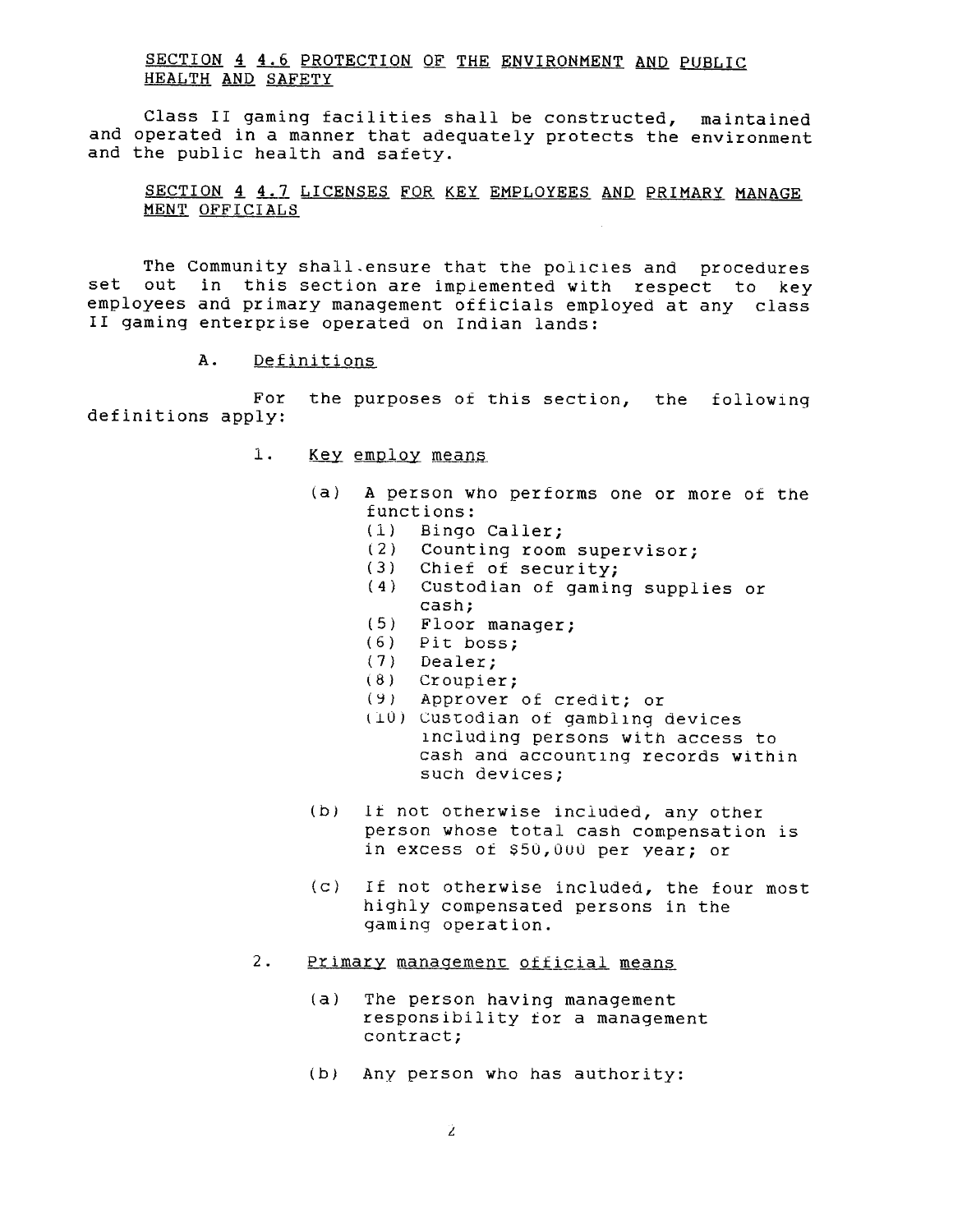- (1) To hire and fire employees; or
- to set up working policy for the  $(2)$ gaming operation; or
- (c) The chief financial officer or other person who has financial management responsibility.

#### $B.$ Application Forms

The following notice shall be placed on the appli- $1.$ cation form for a key employee or a primary management official before that form is filled out by an applicant:

In compliance with the Privacy Act of 1974, the following information is provided: Solicitation of the information on this form is authorized by 25 U.S.C. 2701 et seq. The purpose of the requested information is to determine the eligibility of individuals to be employed in a gaming operation. The information will be used by National Indian Gaming Commission members and staff who have need for the information in the performance of their official duties. The information may be disclosed to appropriate Federal, Community, State, local or foreign law entorcement and regulatory agencies when relevant to civil, criminal or regulatory investigations or prosecutions or when pursuant to a requirement by a tribe or the National Indian Gaming Commission in connection with the hiring or firing of an employee, the issuance or revocation of a gaming license, investigations of activities while associated with a or tribe

or a gaming operation. Failure to consent to the disclosure indicated in this notice will result in a tribe's being unable to hire you in a primary management official or key employee positions.

The disclosure of your Social Security Number (SSN) is voluntary. However, failure to supply a SSN may result in errors in processing your application.

 $2.$ Existing key employees and primary management officials shall be notified in writing that they shall either:

- Complete a new application form that contains a Privacy  $a.$ Act notice; or
- b. Sign a statement that contains the Privacy Act notice and consent to the routine uses described in that notice.

The following notice shall be placed on tne application З. form for a key employee or a primary official before that form is filled out by an applicant.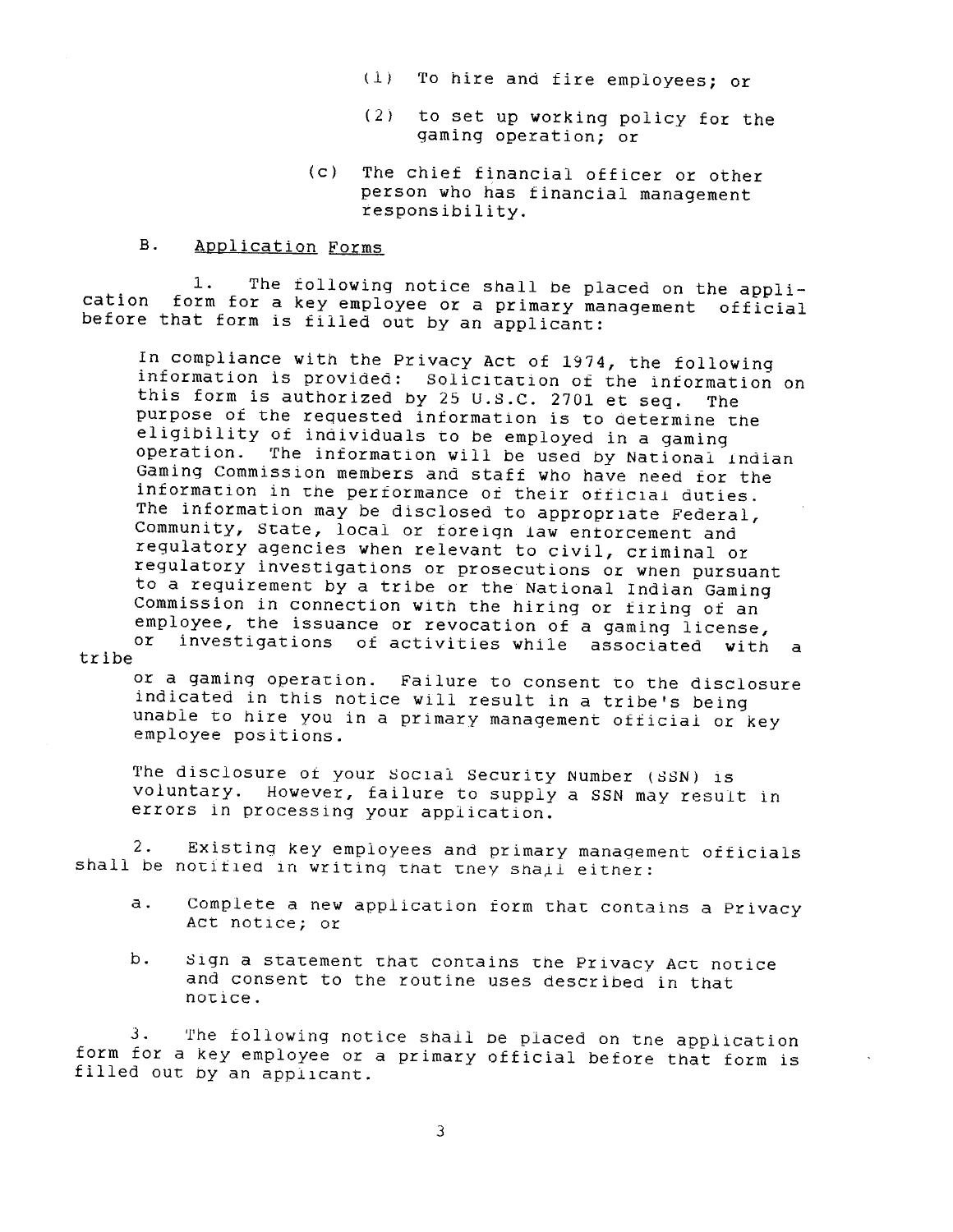A false statement on any part of your application may be grounds for not hiring your, or for firing you after you begin work. Also, you may be punished by fine or imprisonment.  $(U.S. Code, title 18, section 1001.)$ 

The Community shall notify in writing existing key 4. employees and primary management officials that they shall either:

- Complete a new application form that contains a notice  $a.$ regarding false statements; or
- b. Sign a statement that contains the notice regarding false statements.

 $C_{\bullet}$ Background Investigations

1. The Community shall request from each primary management official and from each key employee all the following

- Full name, other names used (oral or written),  $a.$ social security number(s), birth date, place of birth citizenship, gender, all languages (spoken or written);
- b. Currently and for the previous 5 years: Business and employment positions held, ownership interests in those businesses, business and residence addresses, and drivers license numbers;
- $\mathbf{c}$ . The names and current addressees of at least three personal references, including one personal reference who was acquainted with the applicant during each period of residence listed under paragraph (1)(b) of this section;
- d. Current business and residence telephone numbers;
- $e<sub>1</sub>$ A description of any existing and previous business relationships with Indian tribes, including ownership interests in those businesses;
- $f$ . A description of any existing and previous business relationships with the gaming industry generally, including ownership interests in those businesses;
- q. The name and address of any licensing or regulatory agency with which the person has filed an application for a license or permit related to gaming, whether or not such license or permit was granted;
- h. For each felony for which there is an ongoing prosecution or a conviction, the charge, the name and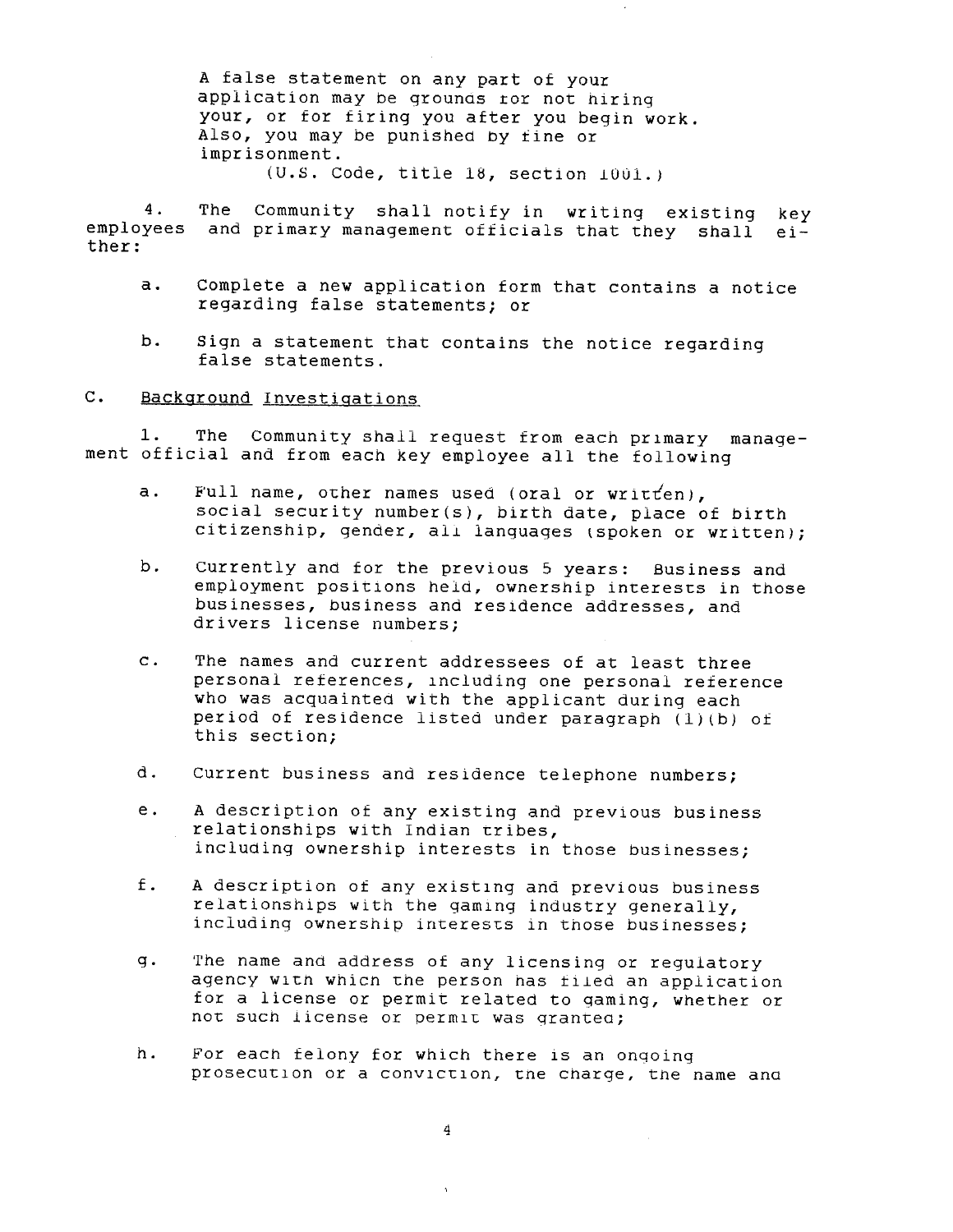address of the court involved and the date and disposition if any;

- i. For each misdemeanor conviction or ongoing misdemeanor prosecution (excluding minor traffic violations), within 10 years of the date of the application, the name and address of the court involved and the date and disposition;
- j. For each criminal charge (excluding minor traffic charges), whether or not there is a conviction, if such criminal charge is within 10 years of the date of the application an is not otherwise listed pursuant to paragraph  $(1)(h)$  or  $(1)(i)$  of this section, the criminal charge, the name and address of the court involved and the date and disposition;
- k. The name and address of any licensing or regulatory agency with which the person has filed an application for an occupational license of permit, whether or not such license or permit was granted;
- 1. A current photograph;
- Any of the information the Community deems relevant;  $m$ . and
- Fingerprints consistent with procedures adopted by the n. Community according toe 25 C.F.R. para. 522.2(h)

 $2.$ The Community shall conduct any investigation sufficient to make a determination under subsection D. below.  $In$ conducting a background investigation, the Community or its. agency shall promise to keep confidential the identity of each person interviewed in the course of the investigation.

#### Eligibility Determination  $D$ .

The Community shall review a person's prior activities, criminal record, if any, and reputation, habits and associations to make a finding concerning he eligibility of a key employee or primary management official for employment in a gaming operation. If the Community determines that employment of the person poses a threat to the public interest or to the effective regulation of gaming, or creates or enhances dangers of unsuitable, unfair,  $or$ illegal practices and methods and activities in the conduct of. gaming, a Community gaming operation shall not employ that person is a key employee or primary management official position.

### E. Procedures for Forwarding Application and Reports for Key Employees and Primary Management Officials to the National Indian Gaming Commission

 $1.$ When a key employee or primary management official begins work at a gaming operation authorized by this ordinance,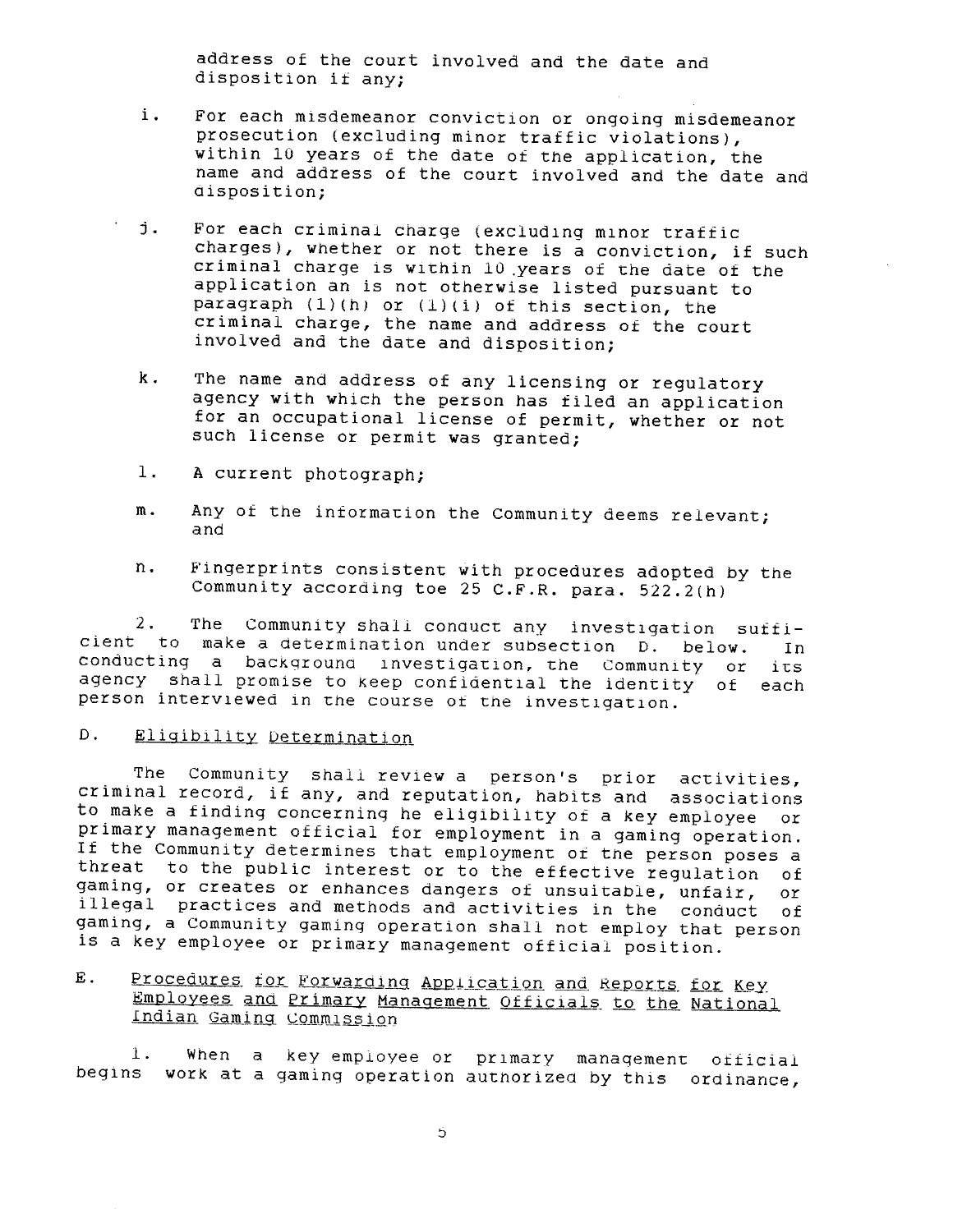the Community shall forward to the national Indian Gaming Commission a completed application for employment and conduct the background investigation and make the determination referred to in subsection D of this section.

 $2.$ The Community shall forward the report referred to in subsection F of this section to the National Indian Gaming Commission within 60 days after an employee begins work or within 60 days of the approval of this ordinance by the Chairman of the National Indian Gaming Commission.

The gaming operation shall not employ as a key employee 3.  $O<sub>L</sub>$ primary management official a person who does not have a license after 90 days.

 $F$ . Report to the National Indian Gaming Commission

Pursuant to the procedures set out in subsection E of  $\perp$ . this section, the Community shall prepare and forward to the National Indian Gaming Commission an investigate report on each background investigation. An investigative report shall include all of the following:

- $a.$ Steps taken in conducting a background investigation;
- b. Results obtained;
- c. Conclusions reached; and
- d. The bases for those conclusions.

 $2.$ The community shall submit, with the report, a copy of eligibility determination made under subsection D of this the section.

3. If a license is not issued to any applicant, the Community:

- Shall notify the National Indian Gaming  $a \cdot$ Commission; and
- b. May rorward copies of its eligibility determination and investigative report (if any) to the national Indian Gaming Commission tor inclusion in the Indian Gaming Individuals Records System.

With respect to key employees and primary management 4. officials, the Community shall retain application for employment and reports (if any) of background investigations for inspection by the Chairman of the National Indian Gaming Commission or his or her designee for no less than three (3) years trom the date of termination of employment.

6.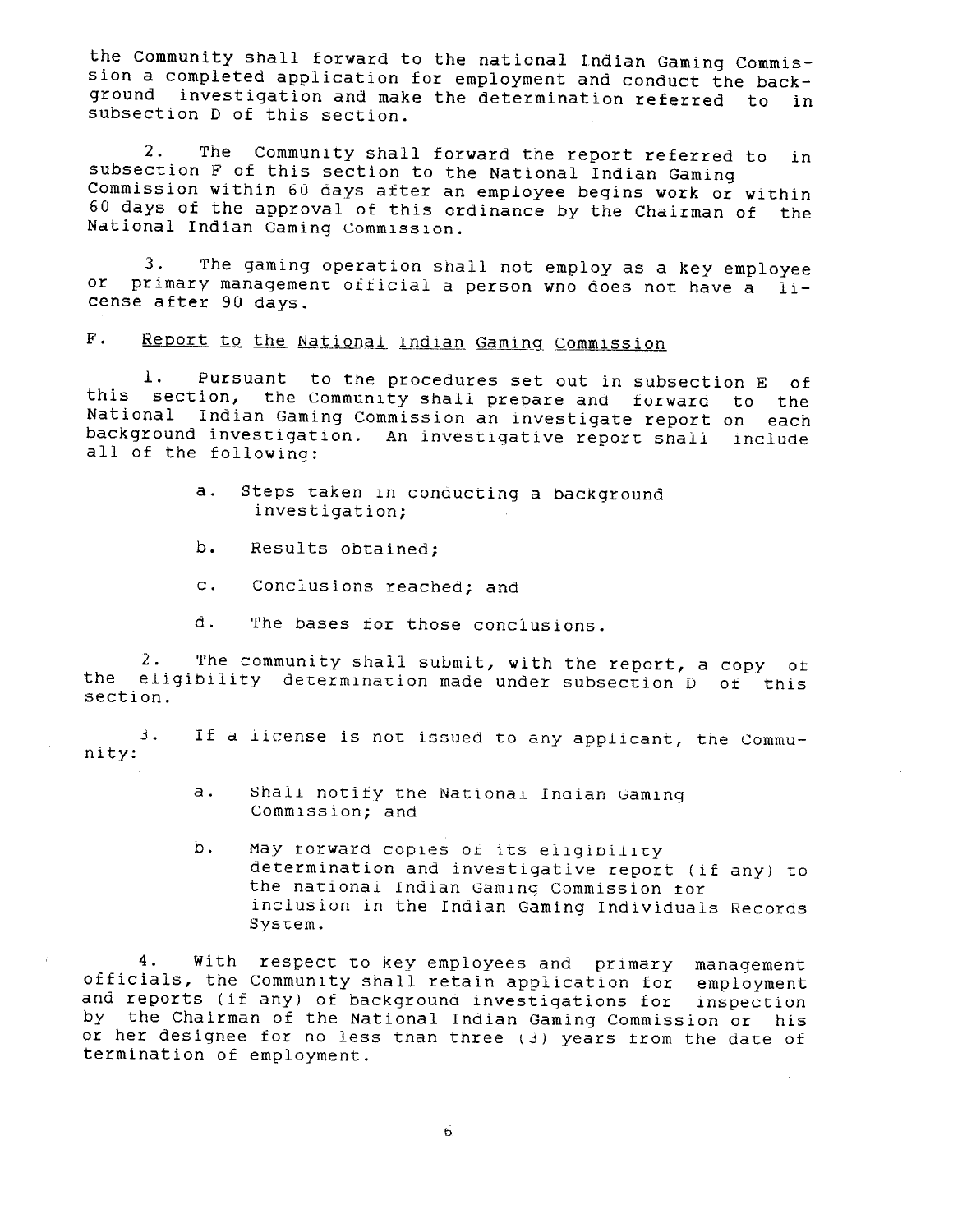#### $G_{\bullet}$ Granting a Gaming License

 $1$ . If, within a thirty (30) day period after the National Indian Gaming Commission receives a report, the National Indian Gaming Commission notifies the Community that it has no objection to the issuance of license pursuant to a license application filed by a key employee or a primary management official for whom the Community has provided an application and investigative report to the National Indian Gaming Commission, the Community may issue a license to such applicant.

The Community shall respond to a request for additional  $2\cdot$ information from the Chairman of the National Indian Gaming Commission concerning a key employee of a primary management official who is the subject of a report. Such a request shall suspend the 30-day period under paragraph G.1. of this section until the Chairman of the National Indian Gaming Commission receives the additional information.

 $3.$ If, within the thirty (30) day period descried above, the National Indian Gaming Commission provides the Community with a statement itemizing objections to the issuance of a license to a key employee or to a primary management official for whom the Community has provided a application and investigative report to the National Indian Gaming Commission the Tribe shall reconsider application, taking into account the objection itemized by the the National Indian Gaming Commission. The Community shall make the final decision whether to issue a license to such applicant.

#### Η. License Suspension

If, after the issuance of a gaming license, the Commu-1. nity receives from the National Indian Gaming Commission reliable information indicating that a key employee or a primary management official is not eligible for employment under subsection  $D$ . above, the Community shall suspend such license and shall notity in writing the licensee of the suspension and proposed revocation.

 $2.$ The Community shall notity the licensee of a time and a place for a hearing on the proposed revocation of a license.

After a revocation hearing the Community shall decide З. to revoke or to reinstate a gaming license. The Community shall notify the National Indian Gaming Commission of its decision.

### SECTION 4 4.8 LICENSE LOCATIONS

The Community shall issue a separate license to each place, facility, or location on Indian lands where class II gaming is conducted under this ordinance.